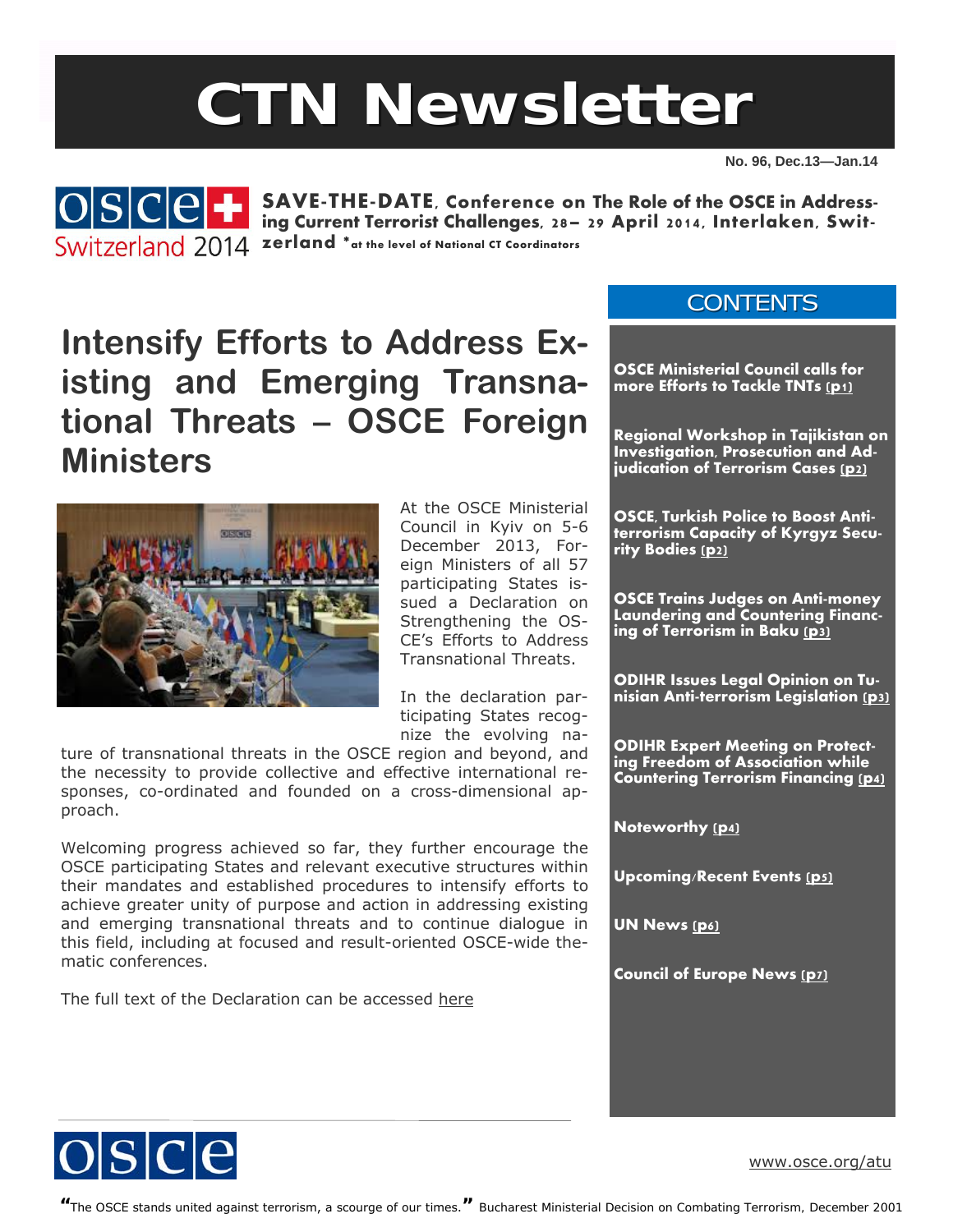#### <span id="page-1-0"></span>**OSCE Supports Regional Workshop in Tajikistan on Investigation, Prosecution and Adjudication of Terrorism Cases**

A three-day regional workshop aimed at sharing good practices in international co-operation for the investigation, prosecution and adjudication of terrorism related cases concluded in Dushanbe on 12 December 2013.

The event was organized by the UN Office on Drugs and Crime (UNODC) in co-operation with the OSCE Office in Tajikistan and with support of the OSCE Secretariat's Transnational Threats Department/Action against Terrorism Unit (TNTD/ATU).

It brought together 35 representatives from General Prosecutor's Offices, financial monitoring bodies, national investigation departments of ministries of internal affairs and national security committees, as well as judges of municipal and supreme courts from the Central Asian region. They exchanged experiences and discussed challenges related to extradition, mutual legal assistance and co-operation between law-enforcement agencies to counter terrorism.

The workshop participants discussed counter-terrorism practices in the UK, the US, the Russian Federation, Kazakhstan, Kyrgyzstan, Tajikistan and Uzbekistan. Representatives from INTERPOL, OSCE Office in Tajikistan and the UNODC delivered presentations and took part in the discussions.

For more information contact [Xenia.Beck@osce.org](mailto:Xenia.Beck@osce.org)

#### **OSCE, Turkish Police to Boost Anti-terrorism Capacity of Kyrgyz Security Bodies**

A letter of intent to co-operate in organizing anti-terrorism training courses for Kyrgyzstan's state government bodies was signed on 29 January 2014 between the OSCE Centre in Bishkek, Turkish National Police and the Anti-terrorism Centre under the State Committee of National Security (SCNS) of Kyrgyzstan.

In addition, a two-year bilateral agreement of co-operation was signed between the OSCE Centre in Bishkek and the SCNS Anti-terrorism Centre.

The signing ceremony marked the launch of a two-year initiative that will run through 2015 aimed at boosting the country's anti-terrorism capacity, with a particular focus on combatting violent extremism and radicalization that leads to terrorism.

Training courses are expected to take place in the classrooms that were previously equipped by the OSCE Centre in Bishkek for the Anti-terrorism Centre.

As part of the project, a study tour to Turkey of relevant Kyrgyz government officials to familiarize themselves with training methods is also foreseen for 2014.

Philistry of Thterior and Tepresentatives from the civilian bodies such as Onice of the Philie Philister,<br>State Committee on Religious Affairs, Defence Council and local self-government bodies will take part in Officers of the State Committee of National Security, State Border Service, State Penitentiary Service, Ministry of Interior and representatives from the civilian bodies such as Office of the Prime Minister, the training.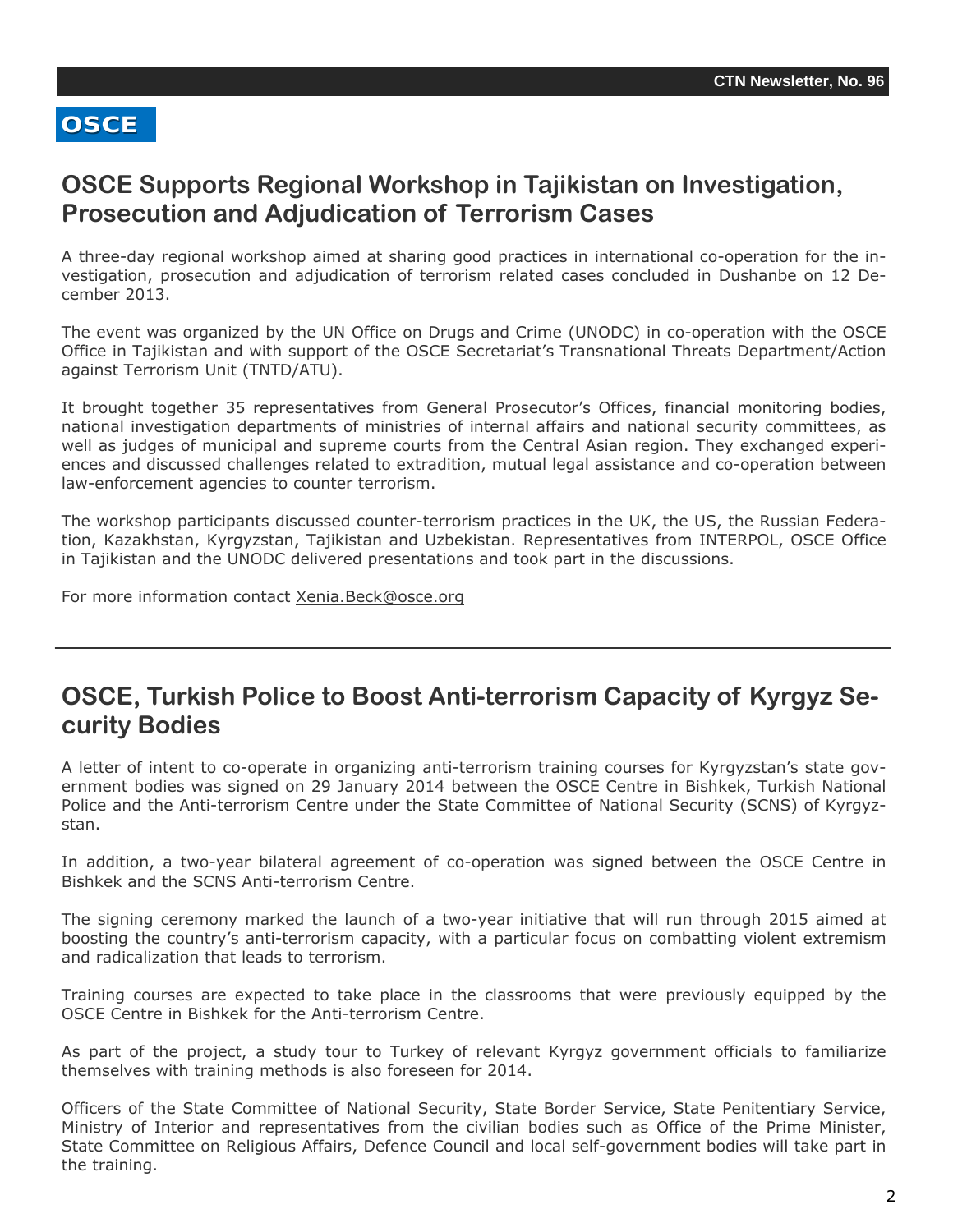<span id="page-2-0"></span>Co-operation between the OSCE Centre in Bishkek and the SCNS Anti-terrorism Centre will also envision expanding technical and expert assistance. It will cover other OSCE initiatives such as the strengthening of the government press service, strengthening the material base of SCNS and providing support to operational anti-terror simulation exercises.

For more information contact [Ross.Brown@osce.org](mailto:Ross.Brown@osce.org) 

#### **OSCE Trains Judges on Anti-money Laundering and Countering Financing of Terrorism in Baku**

The OSCE Office in Baku and Justice Academy of Azerbaijan organized a two-day training course from 9 to 10 December 2013 on handling anti-money laundering and countering financing of terrorism (AML/ CFT) for 20 Azerbaijani judges.

The purpose of the training course was to familiarize judges with best practices from other OSCE participating States with established AML/CFT case law and to increase their knowledge of the applicable international framework.

The training course focused on applying international norms and standards to domestic criminal legislation. An international expert, Professor Ari-Matti Nuutilla conducted the course. Participants also attended an interactive seminar on real court cases in Germany.

The course built on previous training seminars held at the OSCE Office in Baku designed to increase prosecutors' and judges' skills in investigating and adjudicating money laundering crimes.

For more information contact [Mathilde.Nguyen-Panigel@osce.org](mailto:Mathilde.Nguyen-Panigel@osce.org) 

#### **ODIHR Issues Legal Opinion on Tunisian Anti-terrorism Legislation**

Upon request from the Ministry of Human Rights and Transitional Justice of the Republic of Tunisia, ODIHR produced a legal Opinion on the Tunisian draft law related to the Fight Against Terrorism and the Prevention of Money Laundering.

The Opinion formulates recommendations aimed at enhancing the draft law's compliance with international human rights standards. The legal review was presented by ODIHR during a roundtable organized by the Ministry of Human Rights and Transitional Justice in Tunis on 16 December 2013.

The Opinion was prepared as part of the ODIHR mandate to assist OSCE participating States, upon request, in reviewing draft anti-terrorism legislation and strengthening existing legislation in line with international human rights standards and practice. The Opinion is available in both English and Arabic on ODIHR's online legal database [Legislationline.](http://www.legislationline.org)

For more information, please contact [Lucile.Sengler@odihr.pl](mailto:Lucile.Sengler@odihr.pl)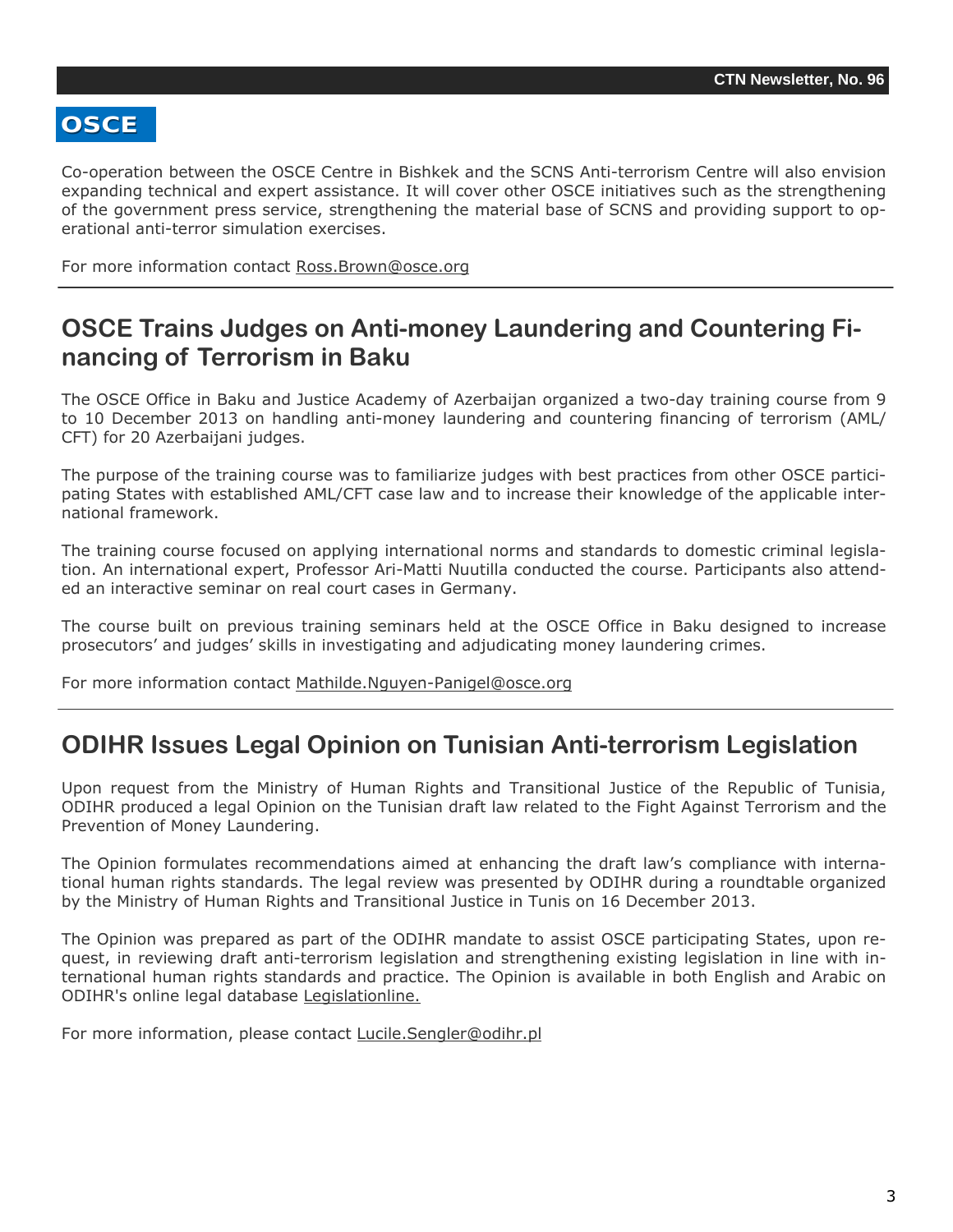## <span id="page-3-0"></span>**ODIHR Expert Meeting on Protecting Freedom of Association while Countering Terrorism Financing**

This meeting, held in Warsaw on 9-10 December 2013, gathered civil society experts from different OSCE participating States and Partners for Cooperation as well as representatives from TNTD/ATU and the Office of the Co-ordinator of Economic and Environmental Activities (OCEEA).

The participants addressed the impact of counter-terrorism financing laws and practices on freedom of association with a particular focus on Financial Action Task Force (FATF) Recommendation 8 concerning "the abuse of non-profit organizations for the financing of terrorism".

Participants discussed a number of case studies related to the subject. The discussion also aimed at informing potential ODIHR work on this topic.

For more information, please contact [Lucile.Sengler@odihr.pl](mailto:Lucile.Sengler@odihr.pl)

#### **OSCE Noteworthy**

- Ambassador Lenarčič, **D**i**rector of ODIHR, issued a [press release](http://www.osce.org/odihr/110266) on the eve of the 12th anniversary of the arrival of the first detainees to the Guantanamo Bay Detention Facility** calling for the closure of the facility. Upon an invitation from the United States, an ODIHR delegation visited the Guantanamo Detention Facility and met with U.S. officials in August 2013 (see CTN No. 94). The delegation also met with civil society representatives and the defense counsel of some detainees. ODIHR is currently carrying out an assessment of the human rights situation of the Guantanamo detainees and will issue a public report with findings and recommendations later this year. For more information, please contact Lucile.Sengler@odihr.pl
- **Inventory of Policy Documents and Legislation on Countering VERLT –**TNTD/ATU circulated a questionnaire to Delegations (SEC.GAL/8/14) requesting information on the national strategies or actions plans adopted by participating States and Partners for Co-operation in the field of countering VERLT, as well as legislation to criminalize incitement to commit acts of terrorism. The Department intends to prepare an inventory to facilitate an exchange of information, as per Ministerial Council Decision No. 10/08.
- **Call to Update Counter Terrorism Network (CTN) Focal Points** On 29 January 2014, in a letter distributed under SEC.GAL/12/14, the Director of the TNT Department requested all delegations to update their national CTN focal points in delegations as well as capitals. Delegations are encouraged to submit the names and contact details of their focal points to the CTN Co-ordinator ([Ben.Hiller@osce.org\)](mailto:Ben.Hiller@osce.org) as well as to make use of the CTN Newsletter to inform other partners about significant national developments regarding action to combat terrorism, including new counterterrorism legislation, counter-terrorism training or assistance programmes and examples of national "best practices". Likewise, information on seminars, workshops and conferences related to counter-terrorism concerns that national authorities may host, and that are open to outside collaboration would be highly valuable.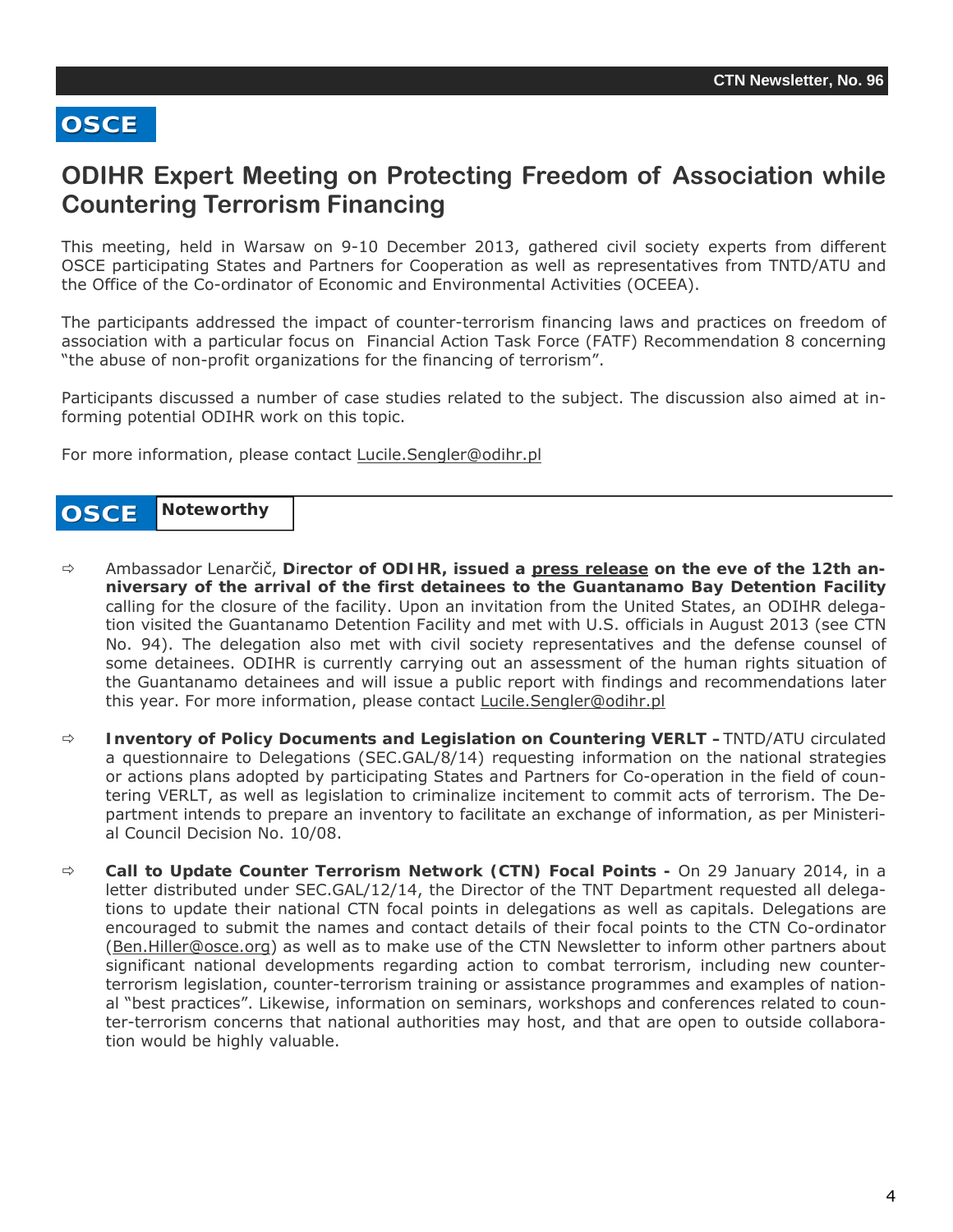- <span id="page-4-0"></span> **On 2-6 December 2013, TNTD participated in the UN CTED country visit to Ireland** - The country visit aimed at monitoring and promoting the implementation of Security Council resolutions 1373 (2001) and 1624 (2005). TNTD/ATU supported the work of the team, taking part in the subgroup addressing Law Enforcement aspects of the current status of implementation of the aforementioned resolutions. The team presented preliminary conclusions of the visit to the local authorities. Since 2005, the OSCE has been participating in CTED's country visits in the OSCE area.
- **On 8-9 January 2014, TNTD and ODIHR participated in the GCTF Experts Meeting on Protecting and Using Intelligence Information in Rule of Law-Based, Criminal Justice Sector -Led Investigations and Prosecutions** in Frankfurt, Germany. Senior counterterrorism practitioners discussed issues related to the implementation of the Rabat Memorandum on Good Practices for Effective CT Practice in the Criminal Justice sector. In addition, participants presented their experiences related to the protection of sensitive information at trial, evidence information gathered in clandestine investigation, protection of informants and intelligence services representatives in terrorism cases. ODIHR informed participants about the new manual on *Human Rights in Counter-Terrorism Investigations*, jointly developed with the OSCE Secretariat's Transnational Threats Department/Strategic Police Matters Unit (TNTD/SPMU).
- **On 4-6 December 2013, OSCE participated and presented on the OSCE Travel Document Security Programme at the Intergraf Security Printers International Conference and Exhibition,** in Vienna. In addition, the Centre in Ashgabat supported the participation of two Turkmenistan State Migration Service at the same event.

#### **OSCE Upcoming/Recent Events**

- **Regional Seminar on Machine Readable Travel Documents (MRTDs) and Traveller Identification Management,** 8-10 April 2014, Tashkent, Uzbekistan. The OSCE will support ICAO with organizing this event which will address international travel document standards and best practices, assistance and capacity-building needs of States, identification management and related border -security issues. For more information click [here](http://www.icao.int/Meetings/mrtd-tashkent-2014/Pages/default.aspx) or contact Ben. Hiller@osce.org or [Paul.Picard@osce.org](mailto:Paul.Picard@osce.org)
- **Conference on The Role of the OSCE in Addressing Current Terrorist Challenges, 28-29 April 2014, Interlaken, Switzerland.** The conference will be organized by the Swiss OSCE Chairmanship with the support of the TNTD/ATU and in close co-operation with ODIHR. The aim of the conference is to address new terrorism-related challenges of particular concern for the international community, and possibly conclude with a list of recommendations which will serve as a basis for further discussions. The themes to be discussed are: Terrorism Financing – addressing kidnapping for ransom; Ensuring legality, transparency and accountability in counter-terrorism; and Responding to the phenomenon of individuals leaving their home country to take part in violent hostilities within or outside the OSCE area ("foreign fighters"). As outlined in the invitation letter, each OSCE participating State is encouraged to register up to three high-level experts on [www.polis.osce.org](http://www.polis.osce.org) . Partners for Co-operation are invited to register up to two experts. For more information contact [Manuel.Marion@osce.org](mailto:Manuel.Marion@osce.org)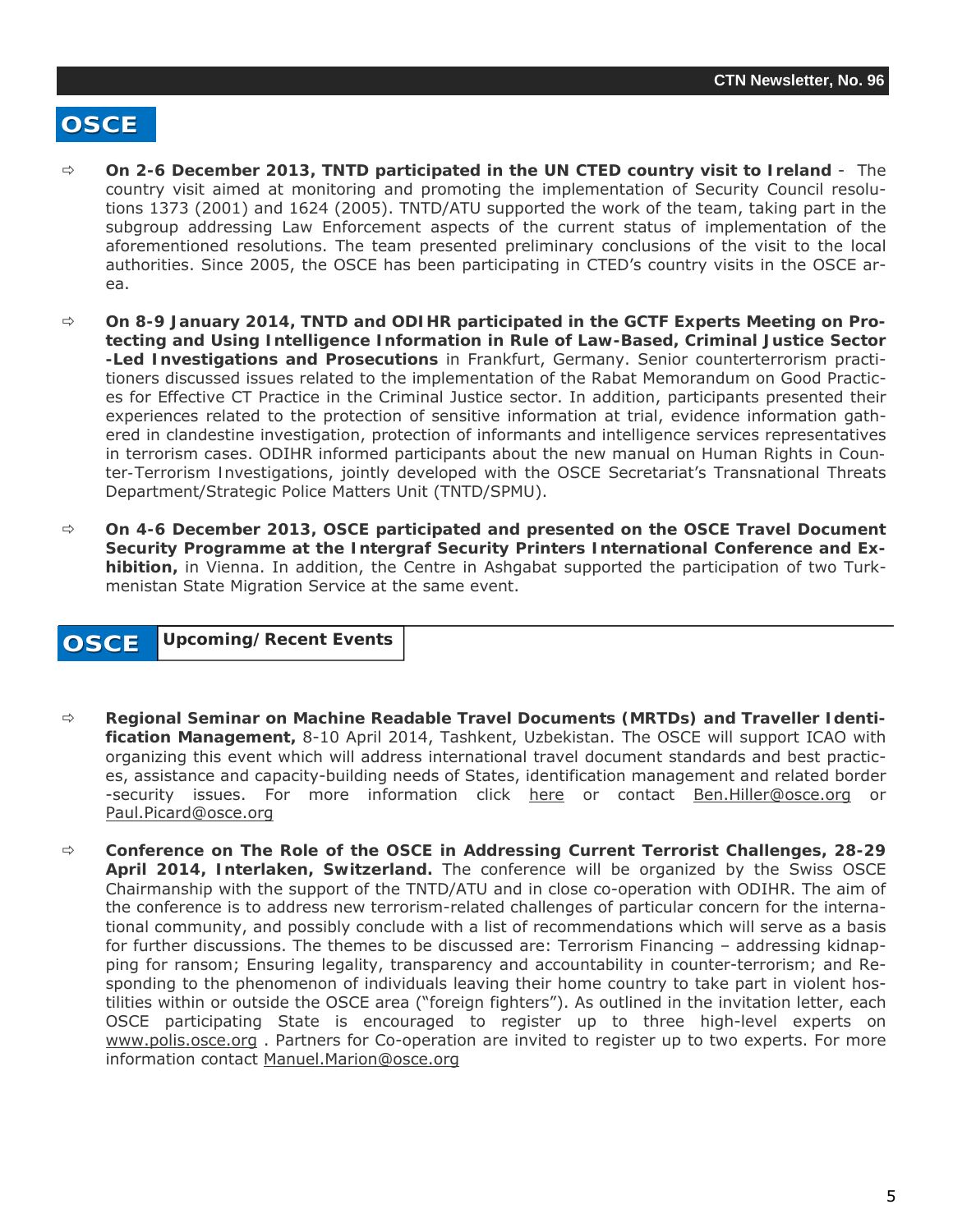#### **UN News**

#### **UN Security Council Calls for Additional Steps to Prevent Kidnapping for Ransom**

On 27 January 2014, the United Nations Security Council adoptedResolution 2133 (2014), calling on Member States to continue expert discussions within the United Nations and other relevant international and regional organizations on additional steps the international community could take to prevent kidnappings and to prevent terrorists from benefiting directly or indirectly from using kidnapping to raise funds or gain political concessions.

In line with the resolution's appeal, the topic of Kidnapping for Ransom (KFR) will feature during the upcoming OSCE conference entitled *The Role of the OSCE in Addressing Current Terrorist Challenges,* to be held on 28-29 April 2014 in Interlaken, Switzerland. The conference will be organized by the Swiss OSCE Chairmanship with the support of the Action against Terrorism Unit of the Transnational Threats Department (TNTD/ATU), in close co-operation with the OSCE Office for Democratic Institutions and Human Rights (ODIHR).

The full text of the resolution is available [here](http://www.un.org/News/Press/docs/2014/sc11262.doc.htm)

#### **Review of the United Nations Global Counter-Terrorism Strategy**

The President of the General Assembly of the United Nations (UNGA) recently announced the dates of 12 -13 June 2014 for the next review of the UN Global Counter-Terrorism Strategy. Since September 2006, Member States have reviewed the strategy biennially. The review in 2014 will specifically encourage participants to focus on their experience with the implementation of national strategies, especially with regard to addressing conditions conducive to the spread of terrorism.

Relatedly, TNTD recently send out a request to OSCE participating States to provide information on national strategies/action plans on countering violent extremism and radicalization that lead to terrorism (VERLT) as well as legislation to criminalize incitement to commit terrorist acts (as highlighted on p.4). A first updated inventory is planned in time for the OSCE Counter-Terrorism Conference to be convened by the Swiss OSCE Chairmanship on 28-29 April in Interlaken, Switzerland. Subsequently, this information will be shared at the UNGA review.

#### **UN Sanctions Lists**

- $\Rightarrow$  The Chairman of the Committee established pursuant to resolution 1988 (2011) regularly conveys changes to the Committee's list of individuals and entities subject to the assets freeze, travel ban and arms embargo set out in paragraph 1 of Security Council resolution 1988 (2011) adopted under Chapter VII of the Charter of the United Nations. An updated version of the 1988 Sanctions List is accessible in XML, PDF and HTML formats on the Committee's website
- $\Rightarrow$  The Secretariat of the Security Council Committee pursuant to resolutions 1267 (1999) and 1989 (2011) regularly conveys updates to the Committee's list of individuals and entities subject to the assets freeze, travel ban and arms embargo set out in paragraph 1 of Security Council resolution 1989 (2011) adopted under Chapter VII of the Charter of the United Nations. An updated version of the Al-Qaida Sanctions List is accessible in XML, PDF and HTML formats on the [Committee's](http://www.un.org/sc/committees/1267/aq_sanctions_list.shtml.) [website](http://www.un.org/sc/committees/1267/aq_sanctions_list.shtml.)